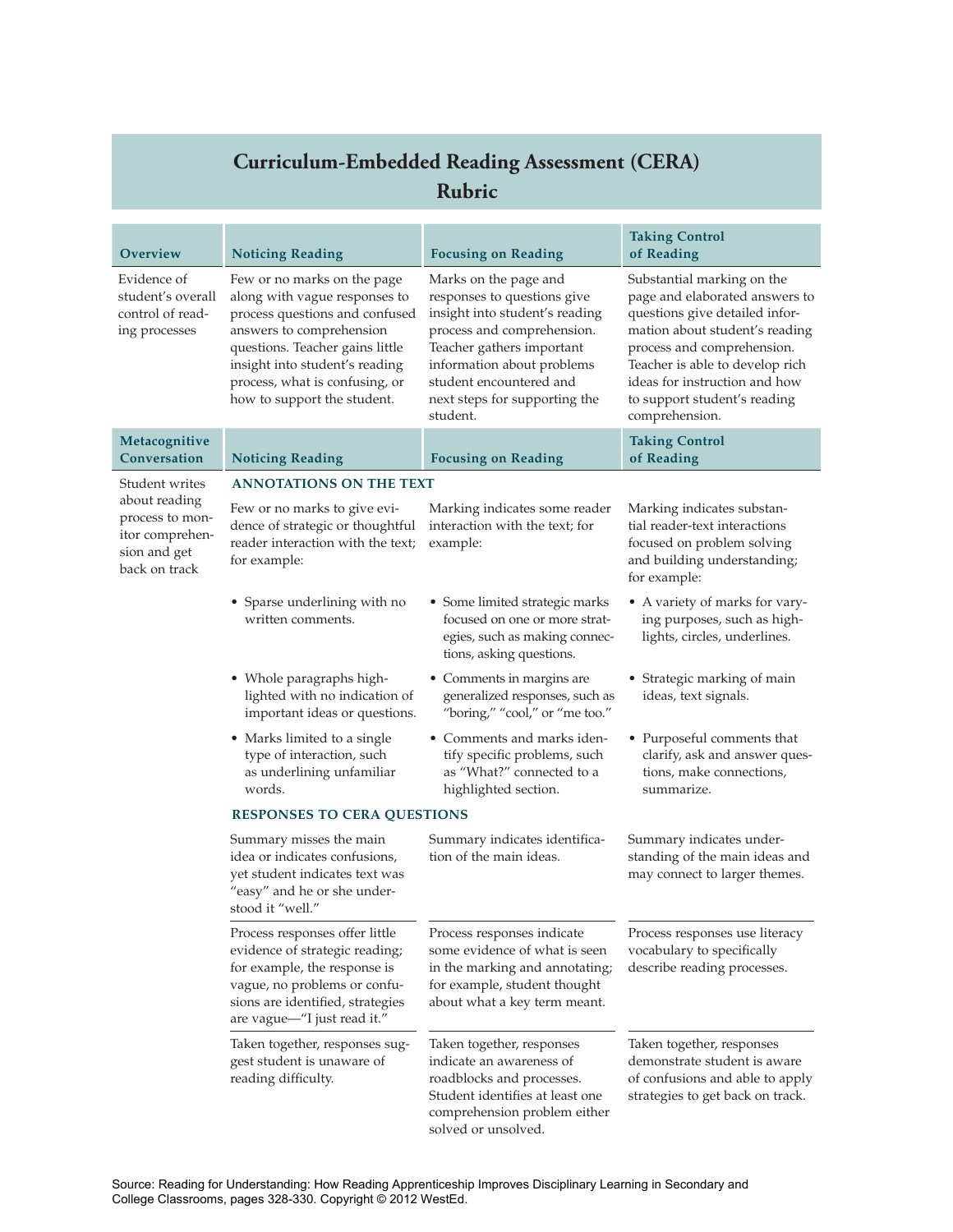| Using<br>Cognitive<br><b>Strategies</b>                                                                                                                                                                                                                                                                                                                                                                                                                              | <b>Noticing Reading</b>                                                                                                                                                             | <b>Focusing on Reading</b>                                                                                                                                                                                                                                        | <b>Taking Control</b><br>of Reading                                                                                                                                                              |  |  |
|----------------------------------------------------------------------------------------------------------------------------------------------------------------------------------------------------------------------------------------------------------------------------------------------------------------------------------------------------------------------------------------------------------------------------------------------------------------------|-------------------------------------------------------------------------------------------------------------------------------------------------------------------------------------|-------------------------------------------------------------------------------------------------------------------------------------------------------------------------------------------------------------------------------------------------------------------|--------------------------------------------------------------------------------------------------------------------------------------------------------------------------------------------------|--|--|
| Student uses                                                                                                                                                                                                                                                                                                                                                                                                                                                         | <b>ANNOTATIONS ON THE TEXT</b>                                                                                                                                                      |                                                                                                                                                                                                                                                                   |                                                                                                                                                                                                  |  |  |
| strategies<br>to focus on<br>reading and<br>take control:<br>Setting reading<br>purpose<br>Choosing reading<br>process<br>Previewing<br>Identifying<br>and evaluating<br>roadblocks<br>Tolerating<br>ambiguity<br>Clarifying<br>Using context<br>Making<br>connections<br>Chunking<br>Visualizing<br>Listening for<br>voice<br>Questioning<br>Predicting<br>Organizing ideas<br>and information<br>Paraphrasing<br>Getting the gist<br>Summarizing<br>Using evidence | Few or no marks give evidence<br>of strategic interaction with the<br>text.                                                                                                         | Specific areas of the text are<br>marked and commented on as<br>roadblocks or confusions.                                                                                                                                                                         | Marks and comments connect<br>to one another; for example,<br>an underline of a key term is<br>connected to a definition; a sec-<br>tion underlined is related to a<br>summary note or question. |  |  |
|                                                                                                                                                                                                                                                                                                                                                                                                                                                                      | Marks, if any, indicate a single<br>strategy, such as underlining<br>only key words or highlighting<br>everything indiscriminately.                                                 | Marks indicate the use of<br>one or more literacy strate-<br>gies but may not lead to<br>solutions. Marks may appear<br>"practiced." For example,<br>many questions are asked but<br>not all seem useful, purpose-<br>ful, or strategic, and few are<br>answered. | Multiple strategies are in use,<br>possibly signaling student's<br>attempt to resolve a persistent<br>confusion.                                                                                 |  |  |
|                                                                                                                                                                                                                                                                                                                                                                                                                                                                      | Comments, if any, indicate<br>general confusion or reactions-<br>such as "Huh?" or "Why am<br>I reading this?"-and do not<br>draw attention to specific prob-<br>lems to be solved. | Comments focus on the text<br>and reader response, but not<br>on identifying roadblocks and<br>problems.                                                                                                                                                          | Comments clarify problems<br>or answer questions posed by<br>student.                                                                                                                            |  |  |
|                                                                                                                                                                                                                                                                                                                                                                                                                                                                      | <b>RESPONSES TO CERA QUESTIONS</b>                                                                                                                                                  |                                                                                                                                                                                                                                                                   |                                                                                                                                                                                                  |  |  |
|                                                                                                                                                                                                                                                                                                                                                                                                                                                                      | Summary does not clearly<br>demonstrate comprehension.                                                                                                                              | Summary identifies main ideas.                                                                                                                                                                                                                                    | Summary clearly<br>states main ideas, which may<br>also be marked in the text.                                                                                                                   |  |  |
|                                                                                                                                                                                                                                                                                                                                                                                                                                                                      | Process responses do not iden-<br>tify roadblocks or problems to<br>solve.                                                                                                          | Process responses relate to<br>marks and annotations on<br>the text and describe at least<br>one strategy used or problem<br>solved.                                                                                                                              | Process responses relate to<br>marks and annotations on the<br>text and demonstrate the use<br>of multiple strategies to solve<br>problems.                                                      |  |  |
|                                                                                                                                                                                                                                                                                                                                                                                                                                                                      | Taken together, responses indi-<br>cate student is unable to use<br>strategies to get back on track.                                                                                | Self-assessment demonstrates<br>understanding of challenges<br>and how to get back on track.                                                                                                                                                                      | Self-assessment demonstrates<br>understanding of main ideas<br>and awareness of how reading<br>problems were solved.                                                                             |  |  |